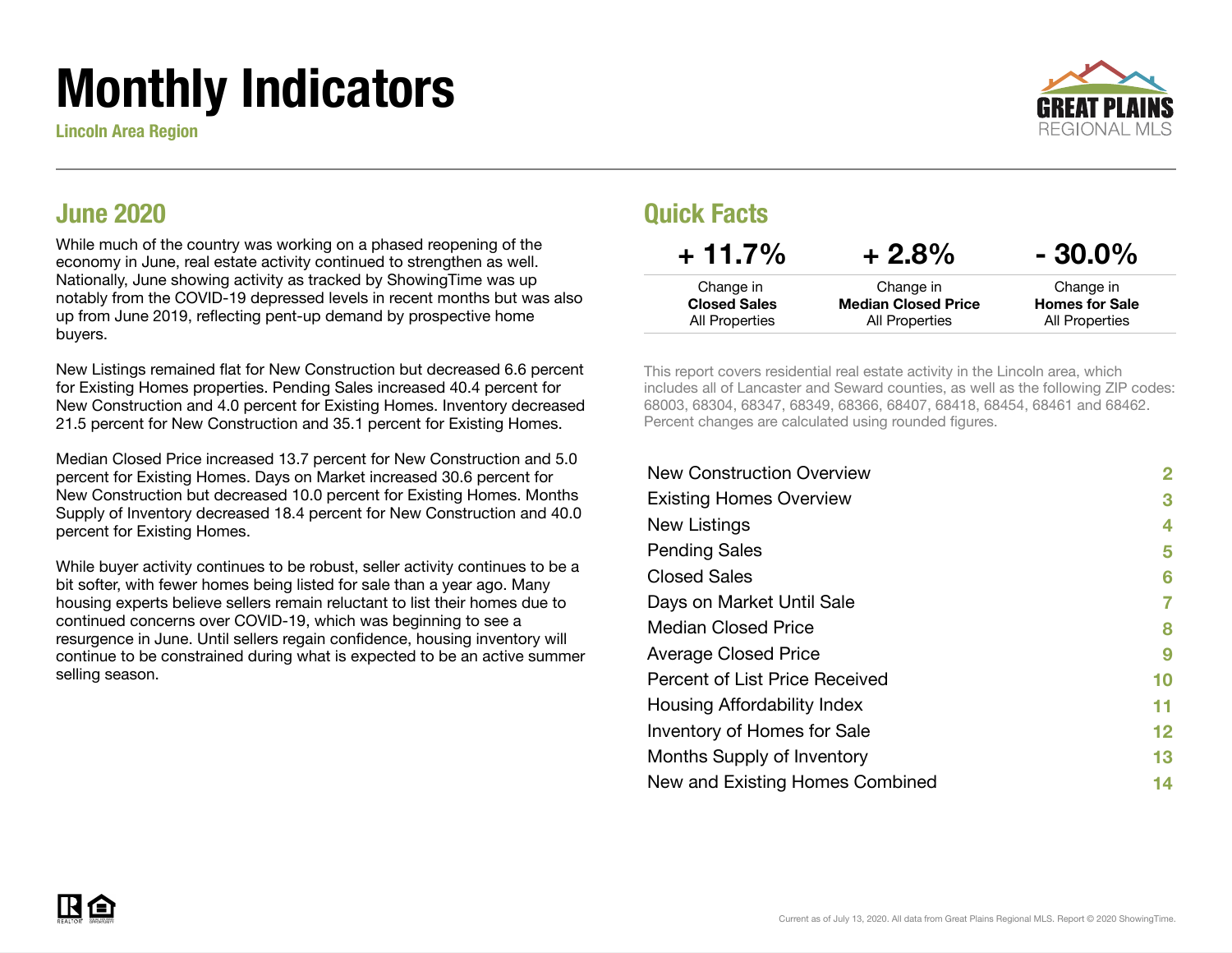### New Construction Overview

Key metrics by report month and for year-to-date (YTD) starting from the first of the year. New Construction properties only.



| <b>Key Metrics</b>                    | <b>Historical Sparkbars</b>                                      | 6-2019    | $6 - 2020$ | % Change | <b>YTD 2019</b> | <b>YTD 2020</b> | % Change |
|---------------------------------------|------------------------------------------------------------------|-----------|------------|----------|-----------------|-----------------|----------|
| <b>New Listings</b>                   | 6-2018<br>12-2018<br>6-2019<br>12-2019<br>$6 - 2020$             | 98        | 98         | 0.0%     | 654             | 699             | $+6.9%$  |
| <b>Pending Sales</b>                  | $6 - 2019$<br>12-2019<br>$6 - 2018$<br>$12 - 2018$<br>$6 - 2020$ | 57        | 80         | $+40.4%$ | 389             | 431             | $+10.8%$ |
| <b>Closed Sales</b>                   | $6 - 2018$<br>12-2018<br>$6 - 2019$<br>12-2019<br>$6 - 2020$     | 57        | 76         | $+33.3%$ | 357             | 346             | $-3.1%$  |
| Days on Market Until Sale             | $6 - 2019$<br>12-2019<br>$6 - 2020$<br>$6 - 2018$<br>12-2018     | 49        | 64         | $+30.6%$ | 56              | 67              | $+19.6%$ |
| <b>Median Closed Price</b>            | $6 - 2018$<br>12-2018<br>$6 - 2019$<br>12-2019<br>$6 - 2020$     | \$295,779 | \$336,200  | $+13.7%$ | \$300,454       | \$324,975       | $+8.2%$  |
| <b>Average Closed Price</b>           | $6 - 2019$<br>$6 - 2018$<br>12-2018<br>12-2019<br>$6 - 2020$     | \$325,300 | \$346,804  | $+6.6%$  | \$313,128       | \$335,716       | $+7.2%$  |
| <b>Percent of List Price Received</b> | $6 - 2018$<br>$12 - 2018$<br>$6 - 2019$<br>12-2019<br>$6 - 2020$ | 100.9%    | 100.2%     | $-0.7%$  | 100.7%          | 100.6%          | $-0.1%$  |
| <b>Housing Affordability Index</b>    | $6 - 2018$<br>12-2018<br>$6 - 2019$<br>$12 - 2019$<br>$6 - 2020$ | 109       | 100        | $-8.3%$  | 108             | 104             | $-3.7%$  |
| <b>Inventory of Homes for Sale</b>    | $6 - 2018$<br>12-2018<br>$6 - 2019$<br>12-2019<br>$6 - 2020$     | 297       | 233        | $-21.5%$ |                 |                 |          |
| <b>Months Supply of Inventory</b>     | $6 - 2018$<br>12-2018<br>$6 - 2019$<br>12-2019<br>$6 - 2020$     | 4.9       | 4.0        | $-18.4%$ |                 |                 |          |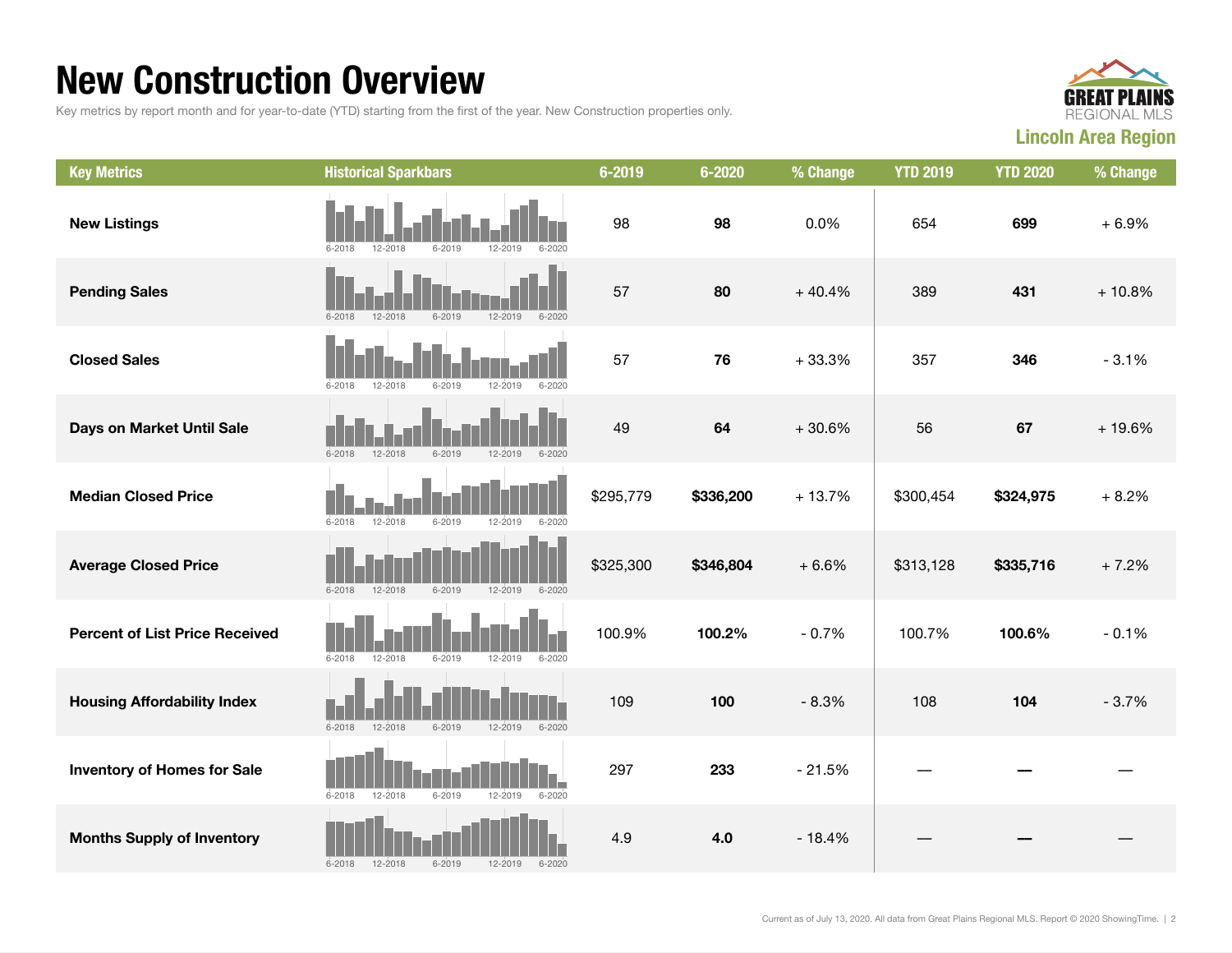## Existing Homes Overview

Key metrics by report month and for year-to-date (YTD) starting from the first of the year. Existing Homes properties only.



| <b>Key Metrics</b>                    | <b>Historical Sparkbars</b>                                          | 6-2019    | $6 - 2020$ | % Change | <b>YTD 2019</b> | <b>YTD 2020</b> | % Change |
|---------------------------------------|----------------------------------------------------------------------|-----------|------------|----------|-----------------|-----------------|----------|
| <b>New Listings</b>                   | $6 - 2018$<br>12-2018<br>6-2019<br>12-2019<br>$6 - 2020$             | 531       | 496        | $-6.6%$  | 2,732           | 2,614           | $-4.3%$  |
| <b>Pending Sales</b>                  | 12-2018<br>12-2019<br>$6 - 2018$<br>$6 - 2019$<br>$6 - 2020$         | 424       | 441        | $+4.0%$  | 2,162           | 2,299           | $+6.3%$  |
| <b>Closed Sales</b>                   | $6 - 2018$<br>$6 - 2019$<br>$12 - 2019$<br>$6 - 2020$<br>12-2018     | 414       | 450        | $+8.7%$  | 1,877           | 1,875           | $-0.1%$  |
| Days on Market Until Sale             | $6 - 2019$<br>$6 - 2018$<br>12-2018<br>$12 - 2019$<br>$6 - 2020$     | 20        | 18         | $-10.0%$ | 26              | 22              | $-15.4%$ |
| <b>Median Closed Price</b>            | $6 - 2018$<br>12-2018<br>$6 - 2019$<br>$6 - 2020$<br>12-2019         | \$200,000 | \$210,000  | $+5.0%$  | \$185,000       | \$197,000       | $+6.5%$  |
| <b>Average Closed Price</b>           | $6 - 2018$<br>$12 - 2018$<br>$6 - 2019$<br>$12 - 2019$<br>$6 - 2020$ | \$246,499 | \$231,485  | $-6.1%$  | \$216,851       | \$223,170       | $+2.9%$  |
| <b>Percent of List Price Received</b> | $6 - 2018$<br>$12 - 2018$<br>$6 - 2019$<br>$12 - 2019$<br>$6 - 2020$ | 99.4%     | 100.0%     | $+0.6%$  | 98.6%           | 99.0%           | $+0.4%$  |
| <b>Housing Affordability Index</b>    | $6 - 2018$<br>$12 - 2018$<br>12-2019<br>$6 - 2019$<br>$6 - 2020$     | 162       | 161        | $-0.6%$  | 175             | 171             | $-2.3%$  |
| <b>Inventory of Homes for Sale</b>    | $6 - 2018$<br>12-2018<br>$6 - 2019$<br>12-2019<br>$6 - 2020$         | 502       | 326        | $-35.1%$ |                 |                 |          |
| <b>Months Supply of Inventory</b>     | 12-2018<br>$6 - 2019$<br>12-2019<br>$6 - 2018$<br>$6 - 2020$         | 1.5       | 0.9        | $-40.0%$ |                 |                 |          |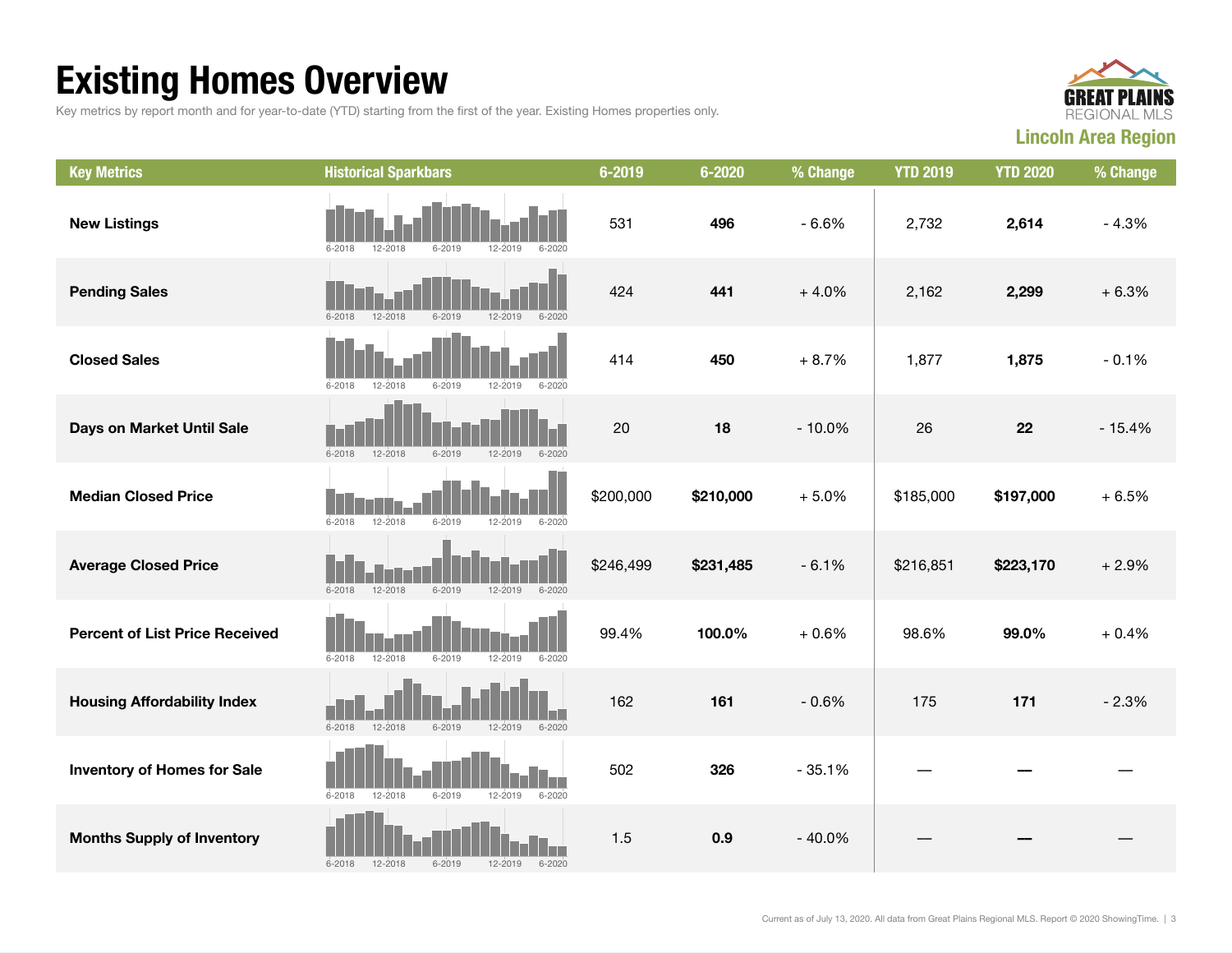## New Listings

A count of the properties that have been newly listed on the market in a given month.







Current as of July 13, 2020. All data from Great Plains Regional MLS. Report © 2020 ShowingTime. | 4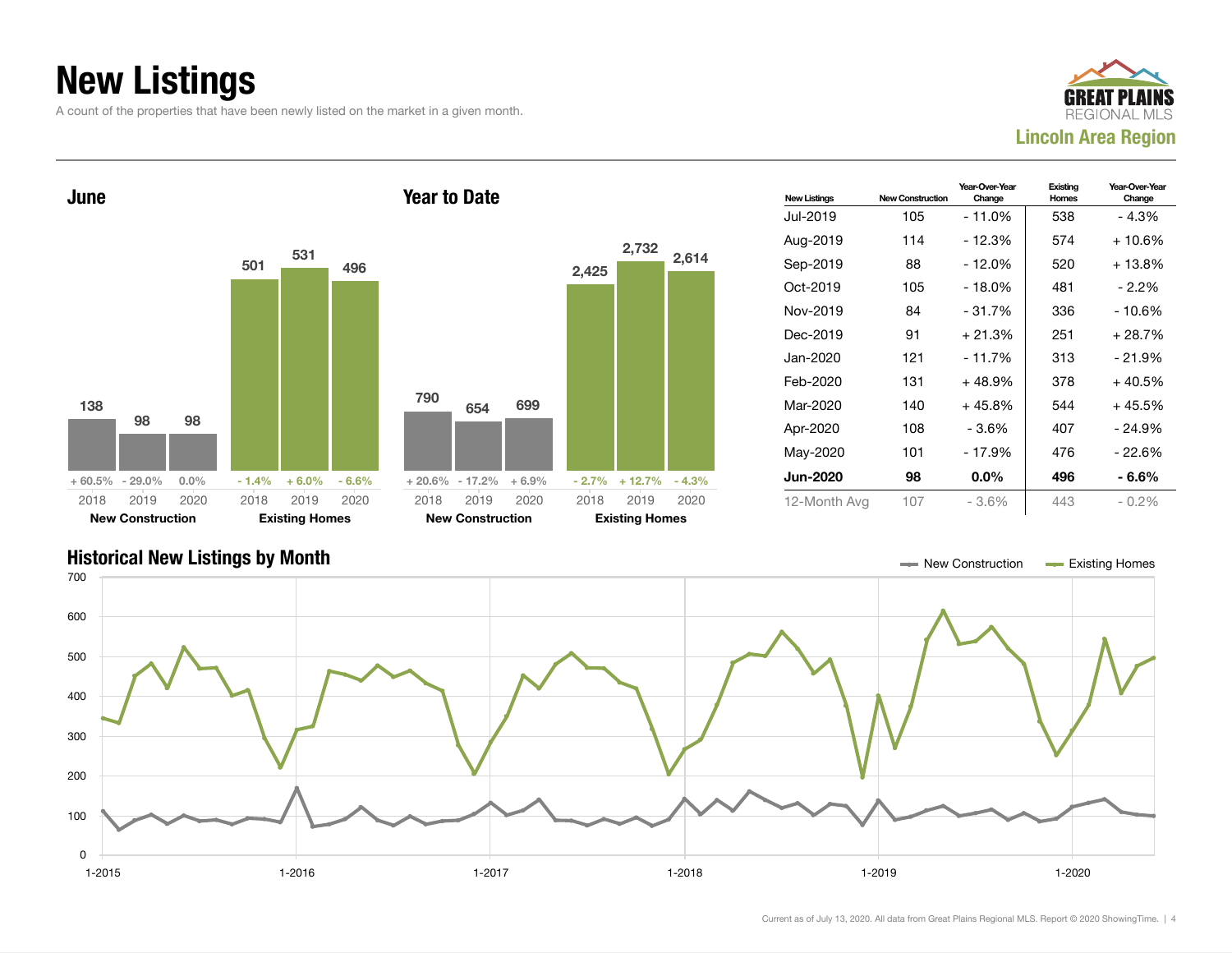### Pending Sales

A count of the properties on which offers have been accepted in a given month.





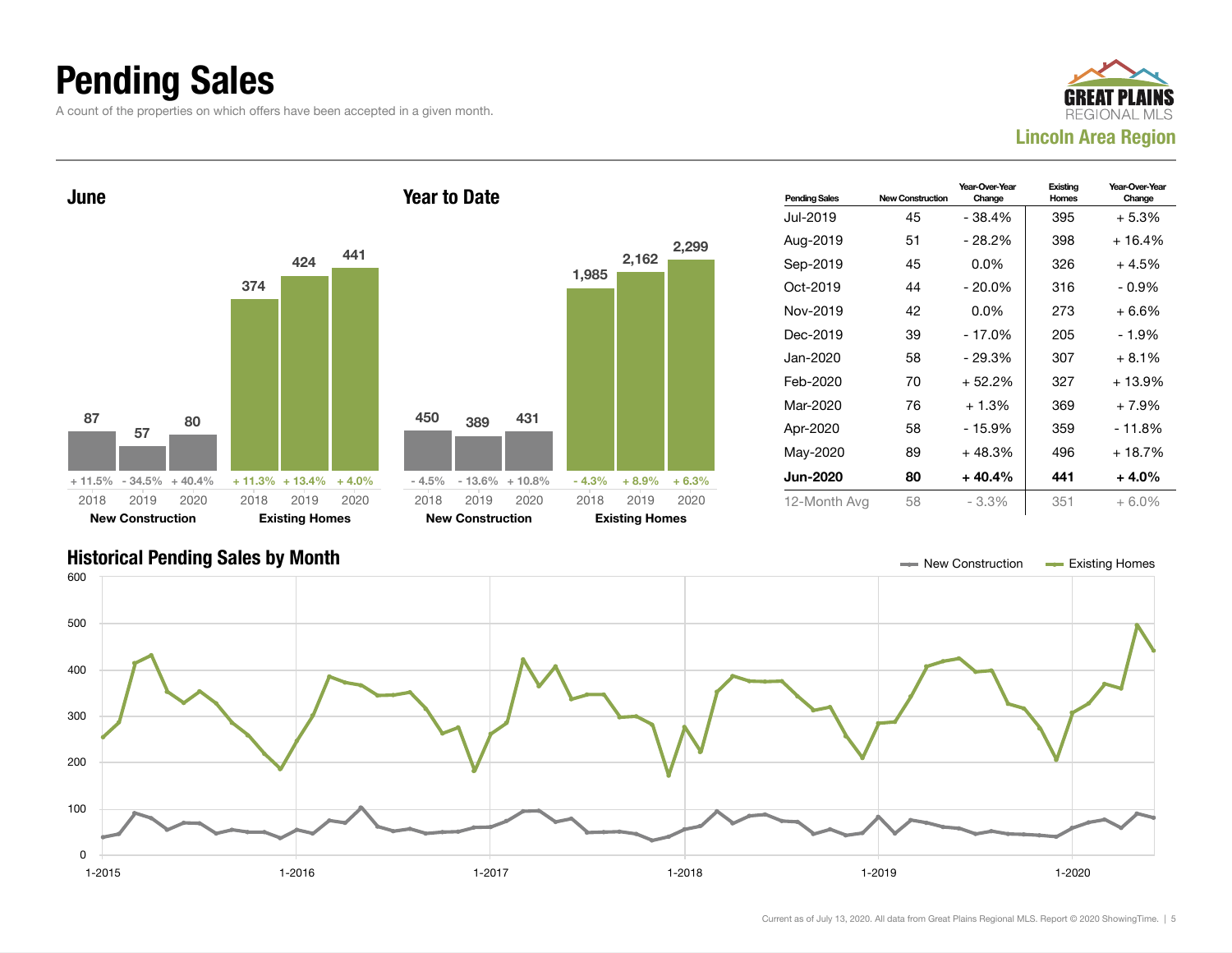#### Closed Sales

A count of the actual sales that closed in a given month.





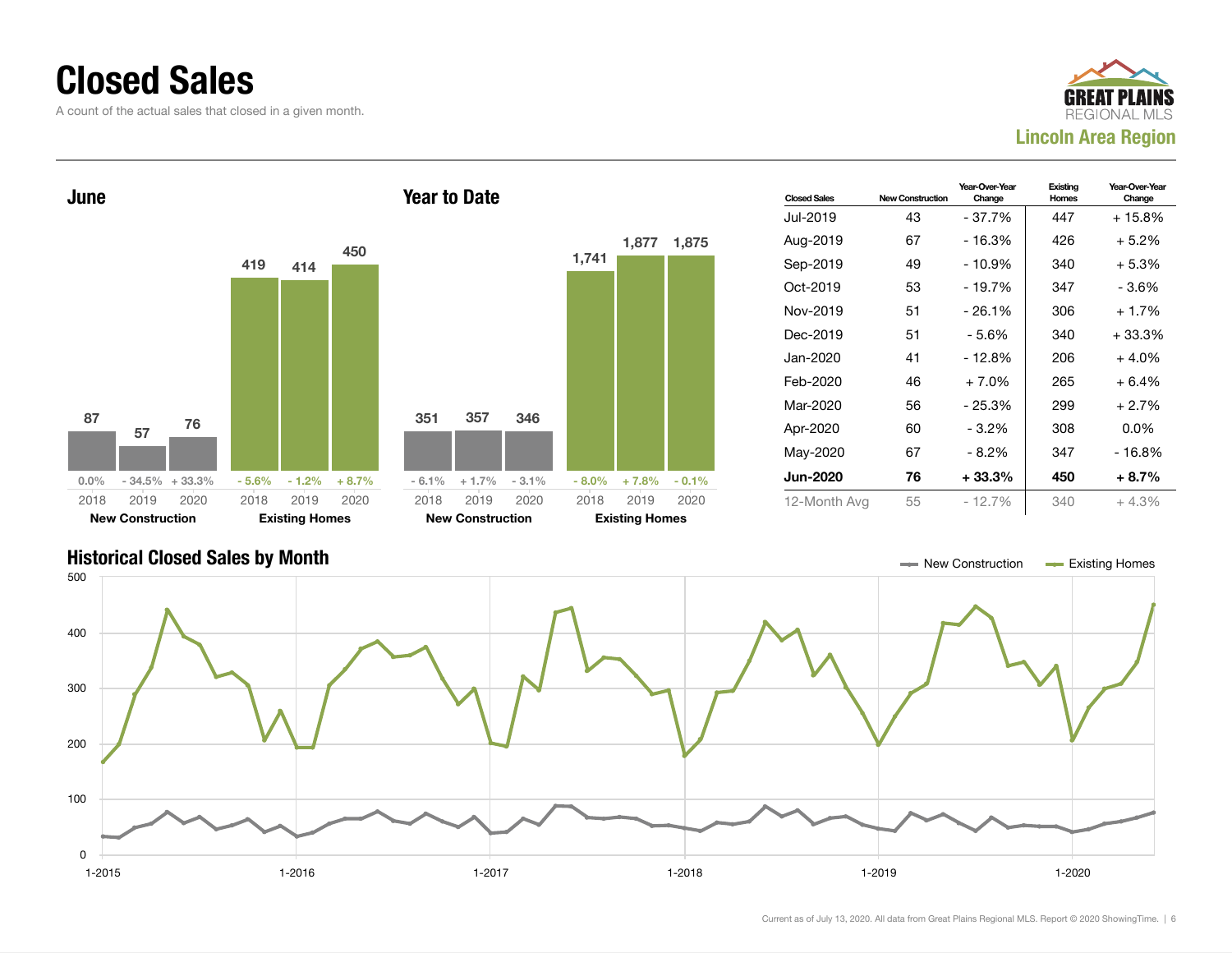#### Days on Market Until Sale

Average number of days between when a property is listed and when an offer is accepted in a given month.





| Days on Market  | <b>New Construction</b> | Year-Over-Year<br>Change | Existing<br>Homes | Year-Over-Year<br>Change |
|-----------------|-------------------------|--------------------------|-------------------|--------------------------|
| Jul-2019        | 45                      | $-34.8%$                 | 15                | $+15.4%$                 |
| Aug-2019        | 55                      | $+5.8\%$                 | 19                | + 11.8%                  |
| Sep-2019        | 53                      | $-17.2%$                 | 17                | - 10.5%                  |
| Oct-2019        | 63                      | $+16.7%$                 | 21                | - 4.5%                   |
| Nov-2019        | 79                      | $+119.4%$                | 21                | $0.0\%$                  |
| Dec-2019        | 62                      | $+10.7%$                 | 29                | $-9.4%$                  |
| Jan-2020        | 60                      | $+57.9%$                 | 29                | - 19.4%                  |
| Feb-2020        | 71                      | $+42.0%$                 | 29                | - 12.1%                  |
| Mar-2020        | 52                      | $0.0\%$                  | 29                | - 12.1%                  |
| Apr-2020        | 80                      | $+1.3%$                  | 21                | - 19.2%                  |
| May-2020        | 72                      | $+16.1%$                 | 14                | - 26.3%                  |
| <b>Jun-2020</b> | 64                      | $+30.6%$                 | 18                | - 10.0%                  |
| 12-Month Avg*   | 64                      | $+14.8%$                 | 21                | - 8.5%                   |

\* Days on Market for all properties from July 2019 through June 2020. This is not the average of the individual figures above.

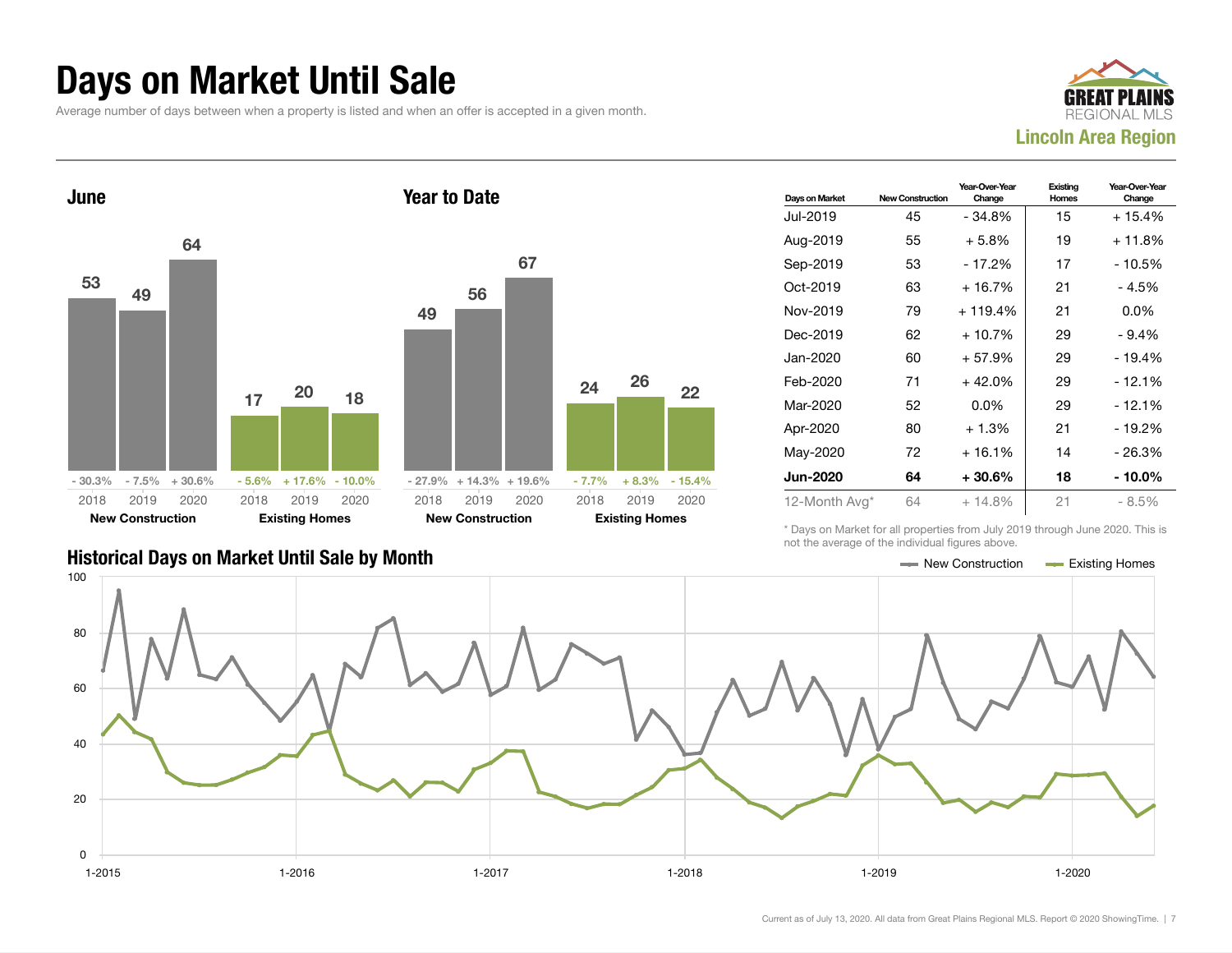### Median Closed Price

Point at which half of the sales sold for more and half sold for less, not accounting for seller concessions, in a given month.





| <b>Median Closed Price</b> | <b>New Construction</b> | Year-Over-Year<br>Change | Existina<br>Homes | Year-Over-Year<br>Change |
|----------------------------|-------------------------|--------------------------|-------------------|--------------------------|
| Jul-2019                   | \$302,000               | - 5.6%                   | \$200,000         | + 8.3%                   |
| Aug-2019                   | \$316,900               | + 6.4%                   | \$189,900         | + 2.6%                   |
| Sep-2019                   | \$315,000               | + 14.5%                  | \$199,700         | + 11.0%                  |
| Oct-2019                   | \$321,800               | $+9.6\%$                 | \$191,950         | + 7.8%                   |
| Nov-2019                   | \$329,136               | $+16.4%$                 | \$181,875         | $+1.0\%$                 |
| Dec-2019                   | \$309,900               | $+11.5%$                 | \$190,000         | + 5.6%                   |
| Jan-2020                   | \$317,900               | + 5.5%                   | \$186,000         | + 5.6%                   |
| Feb-2020                   | \$318,224               | $+9.1%$                  | \$179,000         | + 5.9%                   |
| Mar-2020                   | \$322,500               | $+9.3%$                  | \$189,900         | $+9.1\%$                 |
| Apr-2020                   | \$320,603               | $-3.1%$                  | \$190,000         | + 2.7%                   |
| May-2020                   | \$326,089               | $+7.1%$                  | \$210,900         | + 12.5%                  |
| Jun-2020                   | \$336,200               | + 13.7%                  | \$210,000         | + 5.0%                   |
| 12-Month Avg*              | \$319,950               | + 8.5%                   | \$195,000         | $+6.3%$                  |

\* Median Closed Price for all properties from July 2019 through June 2020. This is not the average of the individual figures above.



\$197,000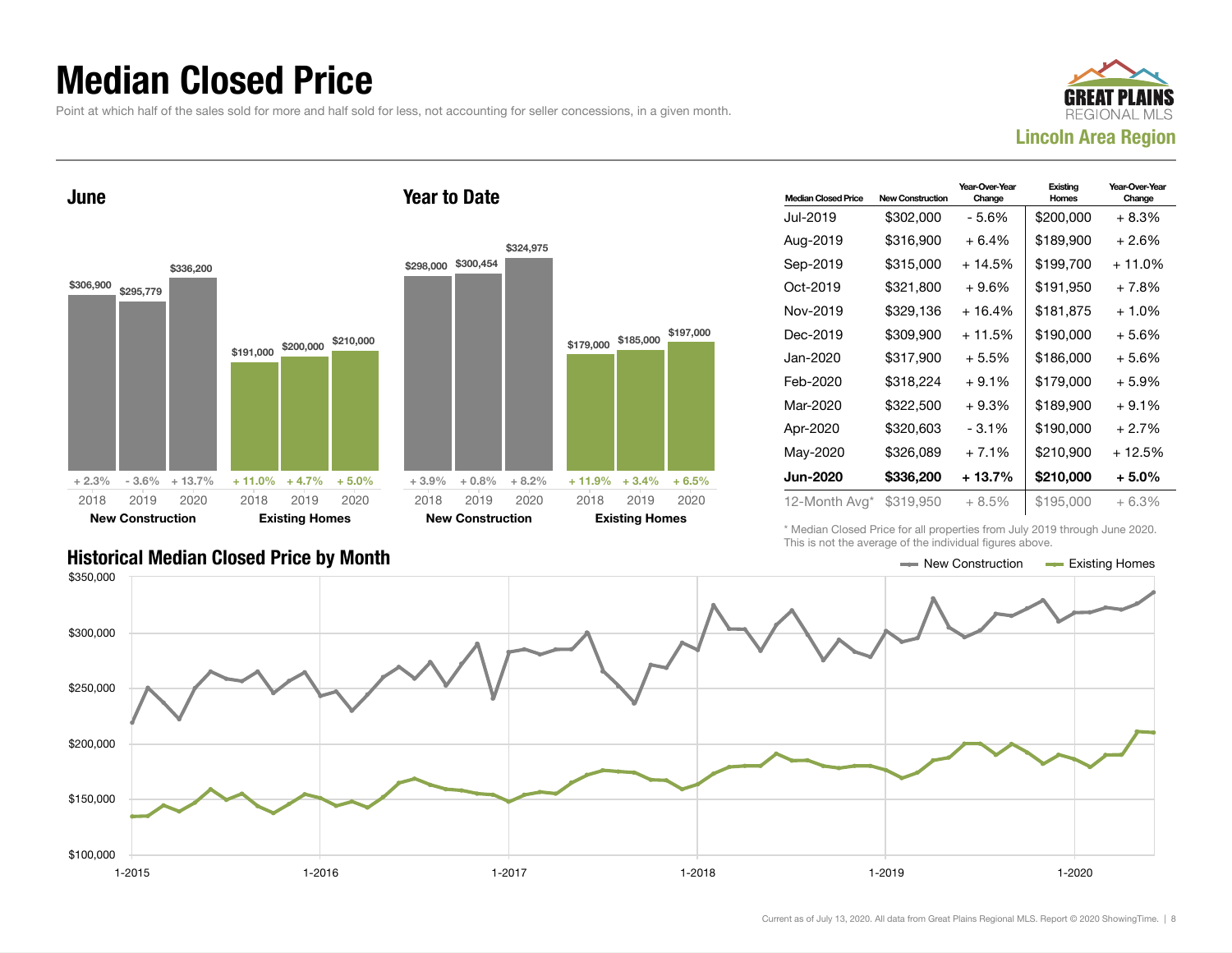#### Average Closed Price

Average sales price for all closed sales, not accounting for seller concessions, in a given month.



June



Year to Date

| <b>Average Closed Price</b> | <b>New Construction</b> | Year-Over-Year<br>Change | Existing<br>Homes | Year-Over-Year<br>Change |
|-----------------------------|-------------------------|--------------------------|-------------------|--------------------------|
| Jul-2019                    | \$315,441               | - 2.9%                   | \$223,116         | +3.8%                    |
| Aug-2019                    | \$312,565               | - 3.8%                   | \$220,563         | - 1.5%                   |
| Sep-2019                    | \$323,980               | + 15.8%                  | \$231.205         | + 7.9%                   |
| Oct-2019                    | \$337,552               | $+10.6%$                 | \$220,811         | + 12.0%                  |
| Nov-2019                    | \$334,748               | $+13.2%$                 | \$213,595         | + 2.5%                   |
| Dec-2019                    | \$319.329               | $+4.2\%$                 | \$221.301         | $+9.1\%$                 |
| Jan-2020                    | \$322,662               | $+7.9%$                  | \$209,003         | + 2.7%                   |
| Feb-2020                    | \$325,817               | $+9.2\%$                 | \$216.071         | + 7.9%                   |
| Mar-2020                    | \$348,620               | $+11.6%$                 | \$215,731         | + 4.9%                   |
| Apr-2020                    | \$338,215               | $+5.5%$                  | \$222,359         | + 7.5%                   |
| May-2020                    | \$324,900               | $+2.9\%$                 | \$233,350         | + 6.6%                   |
| <b>Jun-2020</b>             | \$346,804               | $+6.6\%$                 | \$231,485         | - 6.1%                   |
| 12-Month Avg*               | \$329,980               | $+6.4\%$                 | \$222,488         | $+4.1\%$                 |

\* Average Closed Price for all properties from July 2019 through June 2020. This is not the average of the individual figures above.

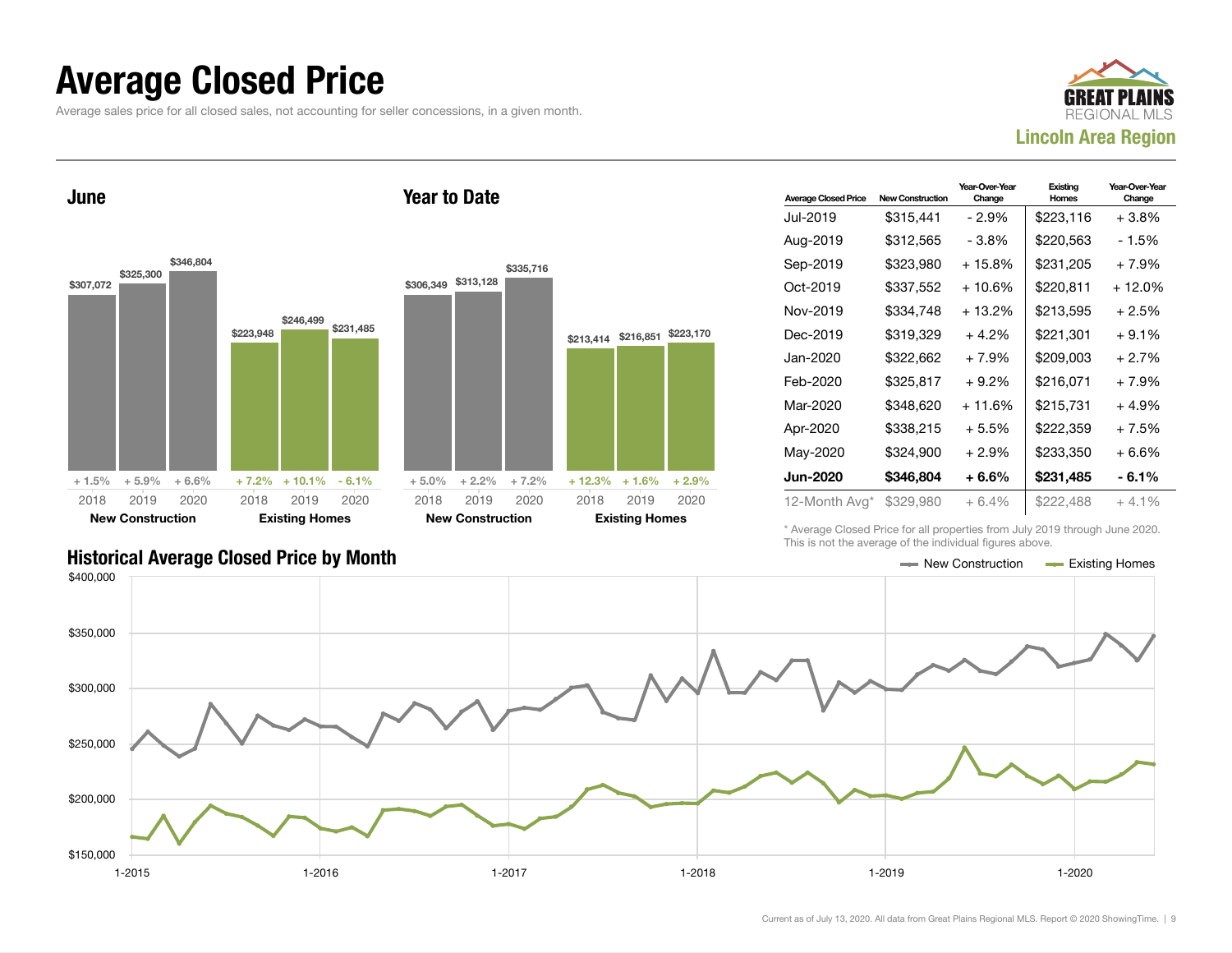### Percent of List Price Received

Percentage found when dividing a property's sales price by its most recent list price, then taking the average for all properties sold in a given month, not accounting for seller concessions.





| Pct. of List Price<br>Received | <b>New Construction</b> | Year-Over-Year<br>Change | Existing<br>Homes | Year-Over-Year<br>Change |
|--------------------------------|-------------------------|--------------------------|-------------------|--------------------------|
| Jul-2019                       | 100.2%                  | $-0.5\%$                 | 98.9%             | $-0.7\%$                 |
| Aug-2019                       | 100.1%                  | $-0.3%$                  | 98.4%             | $-0.8\%$                 |
| Sep-2019                       | 101.2%                  | $+0.1\%$                 | 98.3%             | - 0.6%                   |
| Oct-2019                       | 100.4%                  | $-0.7\%$                 | 98.2%             | $+0.3%$                  |
| Nov-2019                       | 100.6%                  | $+0.9\%$                 | 97.9%             | $+0.1\%$                 |
| Dec-2019                       | 100.6%                  | $+0.4%$                  | 97.8%             | $+0.5%$                  |
| Jan-2020                       | 100.3%                  | $+0.1%$                  | 97.5%             | $-0.2\%$                 |
| Feb-2020                       | 101.0%                  | $+0.5%$                  | 97.6%             | $-0.1%$                  |
| Mar-2020                       | 101.5%                  | $+1.0\%$                 | 98.9%             | $+0.9\%$                 |
| Apr-2020                       | 100.9%                  | $+0.4%$                  | 99.3%             | $+0.9%$                  |
| May-2020                       | 100.0%                  | - 1.3%                   | 99.4%             | $-0.1%$                  |
| <b>Jun-2020</b>                | 100.2%                  | $-0.7\%$                 | 100.0%            | $+0.6\%$                 |
| 12-Month Avg*                  | 100.6%                  | - 0.0%                   | 98.6%             | $+0.0\%$                 |

\* Pct. of List Price Received for all properties from July 2019 through June 2020. This is not the average of the individual figures above.

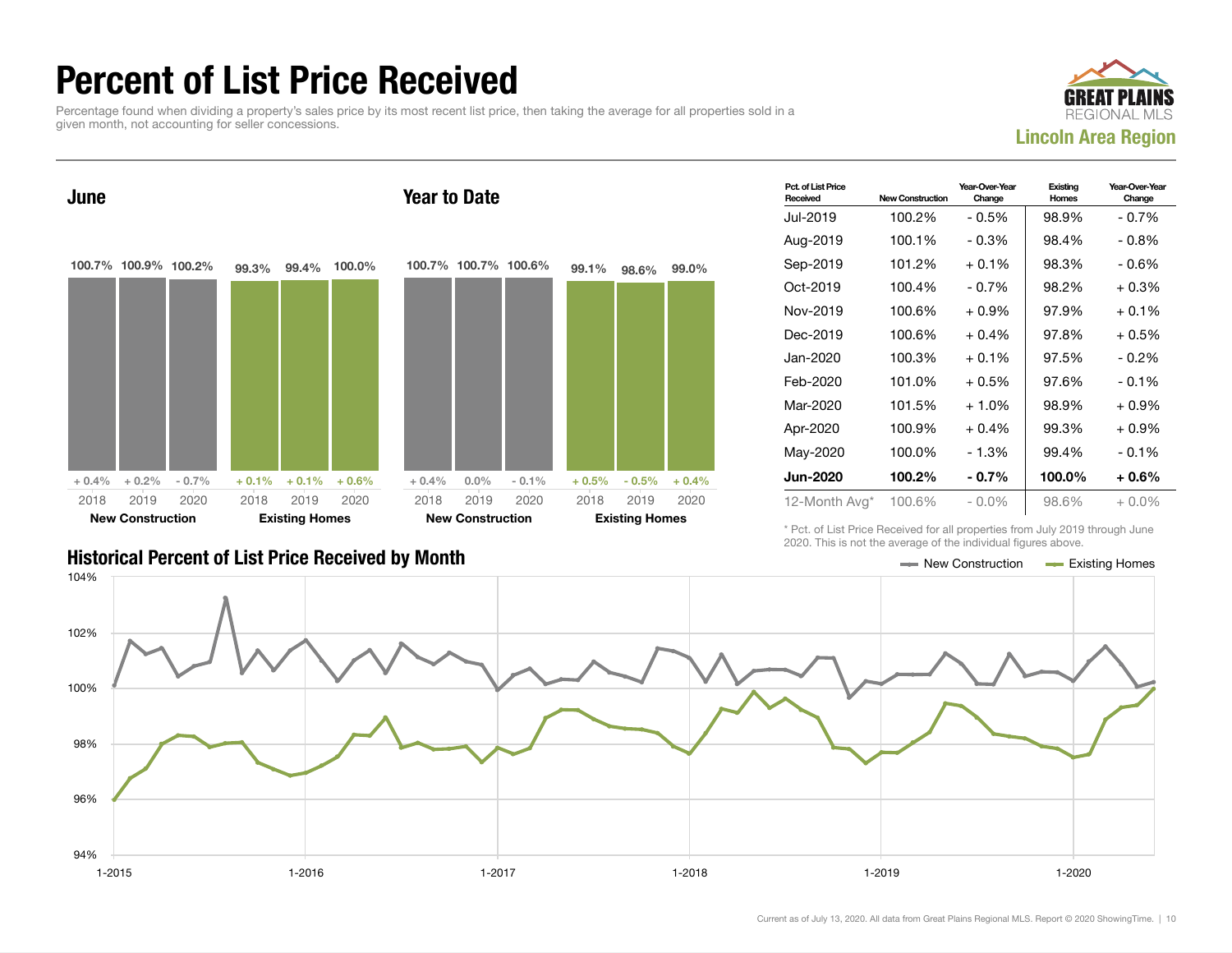## Housing Affordability Index

This index measures housing affordability for the region. For example, an index of 120 means the median household income is 120% of what is necessary to qualify for the median-priced home under prevailing interest rates. A higher number means greater affordability.





| <b>Affordability Index</b> | <b>New Construction</b> | Year-Over-Year<br>Change | Existing<br>Homes | Year-Over-Year<br>Change |
|----------------------------|-------------------------|--------------------------|-------------------|--------------------------|
| Jul-2019                   | 109                     | $+11.2%$                 | 165               | - 2.9%                   |
| Aug-2019                   | 109                     | $+3.8\%$                 | 182               | $+7.7%$                  |
| Sep-2019                   | 108                     | - 5.3%                   | 171               | - 1.7%                   |
| Oct-2019                   | 107                     | $+10.3%$                 | 180               | $+12.5%$                 |
| Nov-2019                   | 103                     | $0.0\%$                  | 186               | $+15.5%$                 |
| Dec-2019                   | 109                     | $-3.5%$                  | 178               | $+1.7%$                  |
| Jan-2020                   | 106                     | $+1.9%$                  | 182               | $+1.7%$                  |
| Feb-2020                   | 106                     | - 2.8%                   | 189               | $0.0\%$                  |
| Mar-2020                   | 105                     | - 3.7%                   | 178               | - 3.8%                   |
| Apr-2020                   | 105                     | $+7.1%$                  | 178               | $+1.7%$                  |
| May-2020                   | 104                     | - 1.9%                   | 160               | - 7.5%                   |
| Jun-2020                   | 100                     | $-8.3\%$                 | 161               | $-0.6\%$                 |
| 12-Month Avg               | 106                     | $+1.0%$                  | 176               | $+1.7\%$                 |

#### Historical Housing Affordability Index by Month New Construction Existing Homes

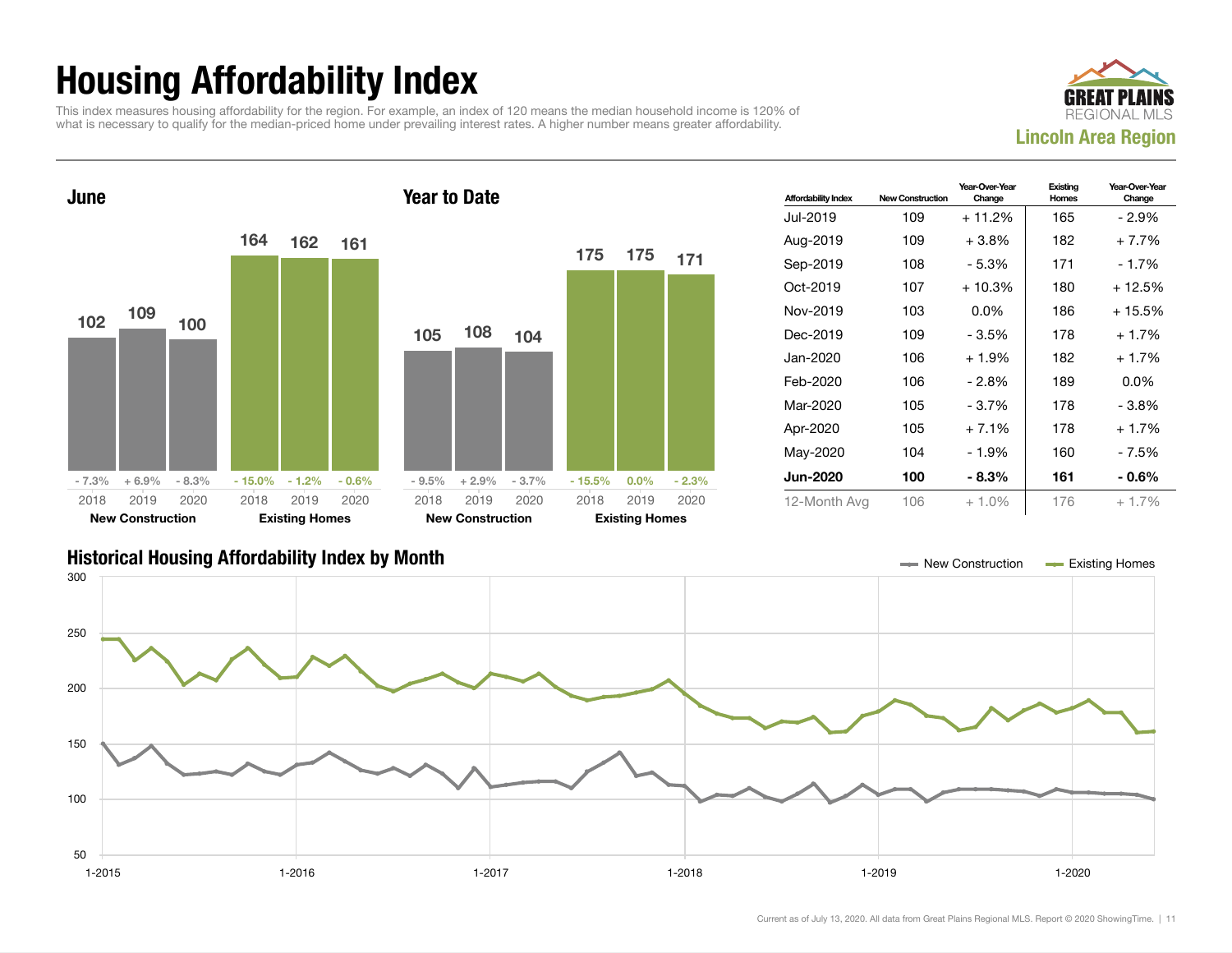### Inventory of Homes for Sale

The number of properties available for sale in active status at the end of a given month.





#### Historical Inventory of Homes for Sale by Month New Construction Existing Homes

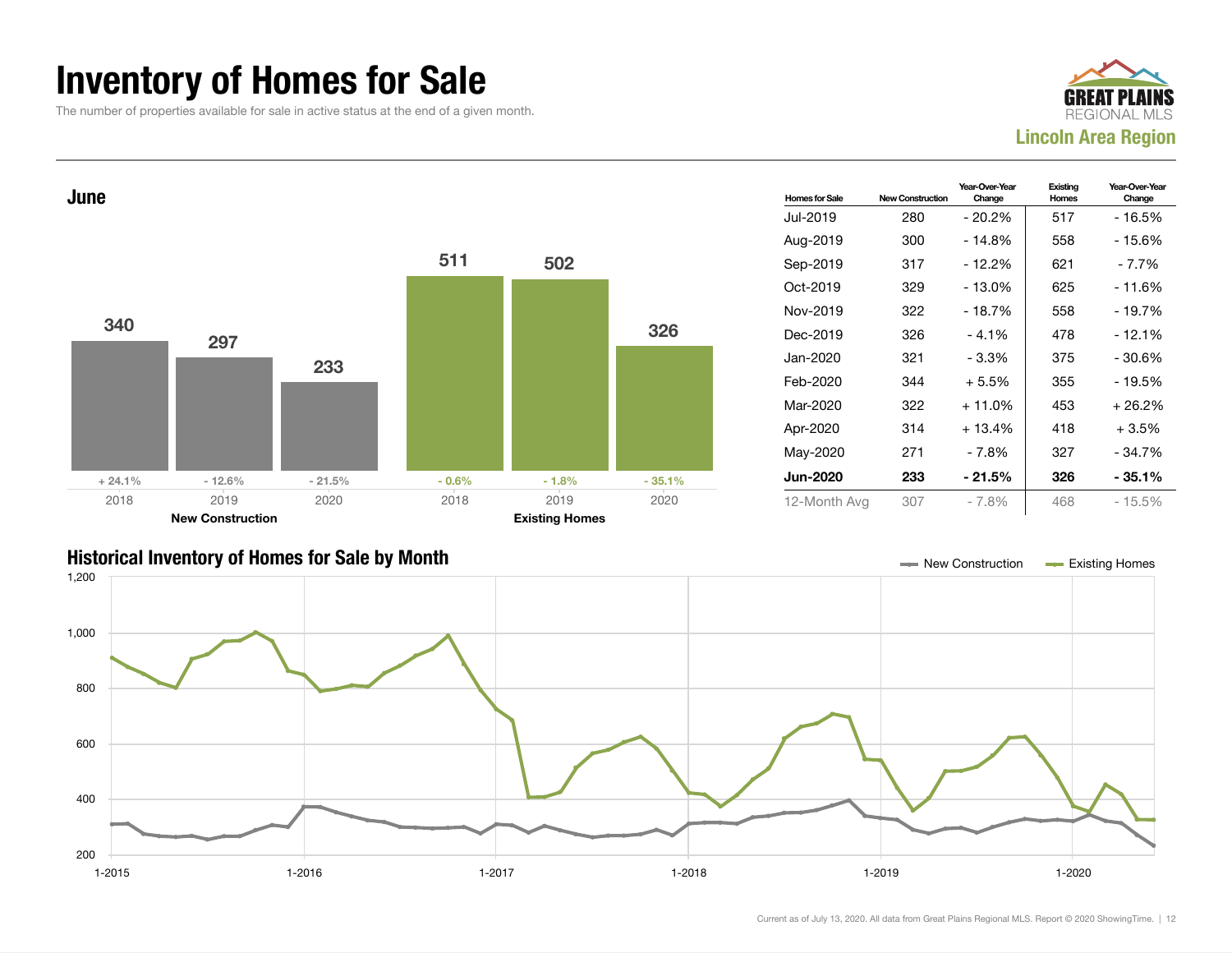## Months Supply of Inventory

The inventory of homes for sale at the end of a given month, divided by the average monthly pending sales from the last 12 months.





| <b>Historical Months Supply of Inventory by Month</b> | New Construction | Existing Homes |
|-------------------------------------------------------|------------------|----------------|

| <b>Months Supply</b> | <b>New Construction</b> | Year-Over-Year<br>Change | Existina<br>Homes | Year-Over-Year<br>Change |
|----------------------|-------------------------|--------------------------|-------------------|--------------------------|
| Jul-2019             | 4.8                     | $-15.8%$                 | 1.6               | $-20.0\%$                |
| Aug-2019             | 5.3                     | - 5.4%                   | 1.7               | - 19.0%                  |
| Sep-2019             | 5.6                     | - 1.8%                   | 1.8               | $-14.3%$                 |
| Oct-2019             | 6.0                     | $+1.7%$                  | 1.8               | $-18.2%$                 |
| Nov-2019             | 5.8                     | - 4.9%                   | 1.6               | - 27.3%                  |
| Dec-2019             | 6.0                     | $+15.4%$                 | 1.4               | - 17.6%                  |
| Jan-2020             | 6.1                     | $+24.5%$                 | 1.1               | - 35.3%                  |
| Feb-2020             | 6.3                     | $+28.6%$                 | 1.0               | - 28.6%                  |
| Mar-2020             | 5.9                     | $+31.1%$                 | 1.3               | $+18.2%$                 |
| Apr-2020             | 5.8                     | $+34.9%$                 | 1.2               | $0.0\%$                  |
| May-2020             | 4.8                     | $+2.1%$                  | 0.9               | - 40.0%                  |
| <b>Jun-2020</b>      | 4.0                     | - 18.4%                  | 0.9               | - 40.0%                  |
| 12-Month Avg*        | 5.5                     | $+6.4%$                  | 1.4               | $-21.3%$                 |

\* Months Supply for all properties from July 2019 through June 2020. This is not the average of the individual figures above.